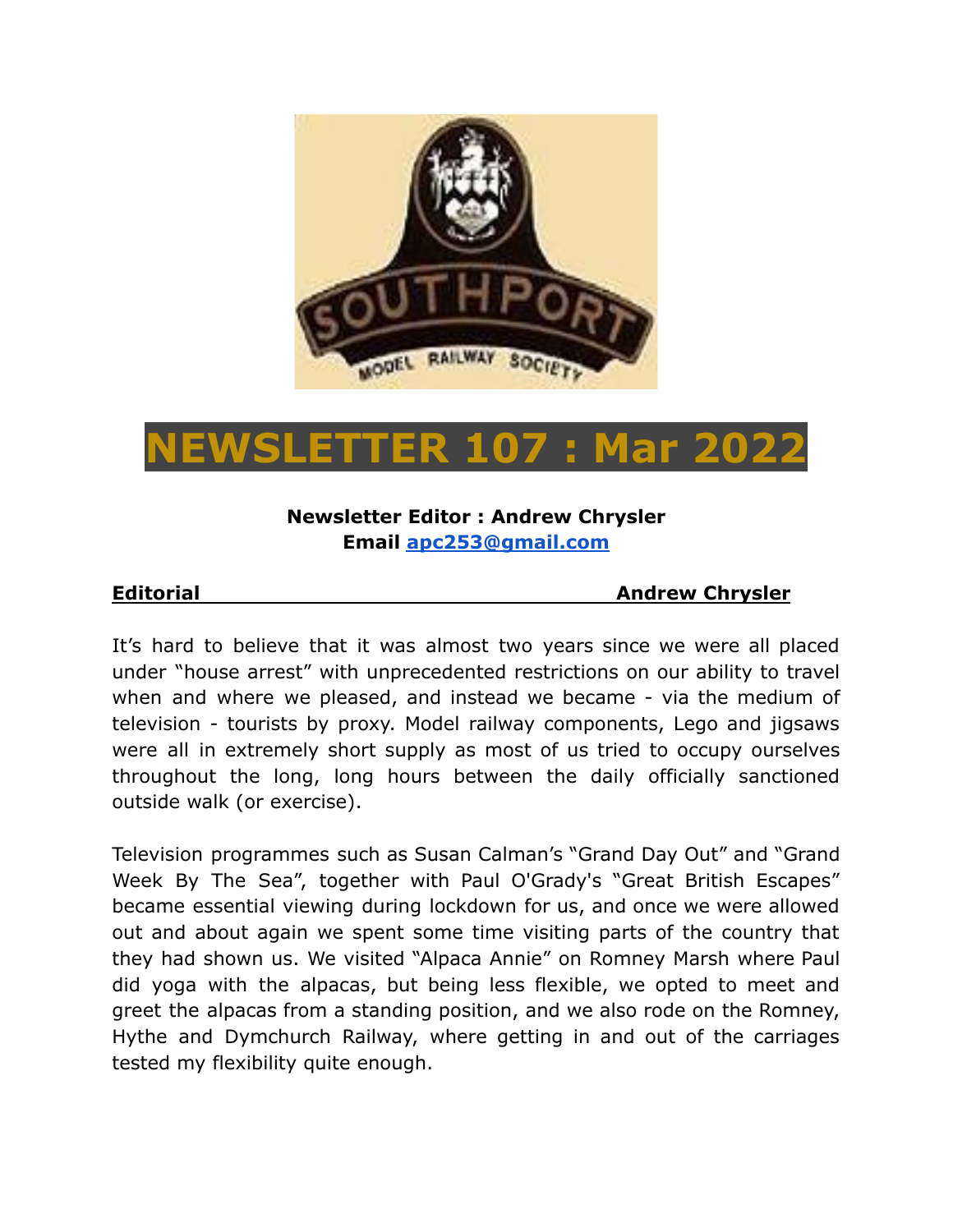

Susan Calman introduced us to Great Yarmouth, where we spent a few days and enjoyed the Model Village and the Venetian Waterways last year, and in this new series she has returned to Devon.

We had first visited Seaton last year, both for the Seaton Tramway and the Beer Heights Light Railway and have booked to return this year for more of the same, together with the opportunity to drive a tram for a couple of hours, but in this series she visits Babbacombe, where she rides on the Cliff Railway, and we have resolved to extend our Devon visit to include a visit.

It appears there is also a Model Village at Babbacombe, which completes the trio of model villages built by the Dobbins Brothers, the others being Southport and Great Yarmouth.

Already being happy users of Premier Inn hotels we had already booked three nights at Seaton, and after seeing the programme, we have added two nights at Newton Abbot - although there is a Premier Inn in Torquay on the seafront it does not score as well on trip advisor reviews, has no free parking and is substantially more expensive - and in any case it is only a mile or two closer to Babbacombe. The journey home can be broken at their Evesham hotel, making two more manageable journeys of under three hours each.

Tentative plans for later in the year include a visit to Bourton on the Water, again for the model village but also for the Cotswold Motoring Museum. While it is good to be able to travel abroad once again - especially for a dose of well needed sunshine in the middle of winter - I have to admit that the last two summers, where we have been restricted to UK holidays have meant that we have visited some rather interesting places, and sitting in the sun with a good book is clearly no longer the only holiday option for me.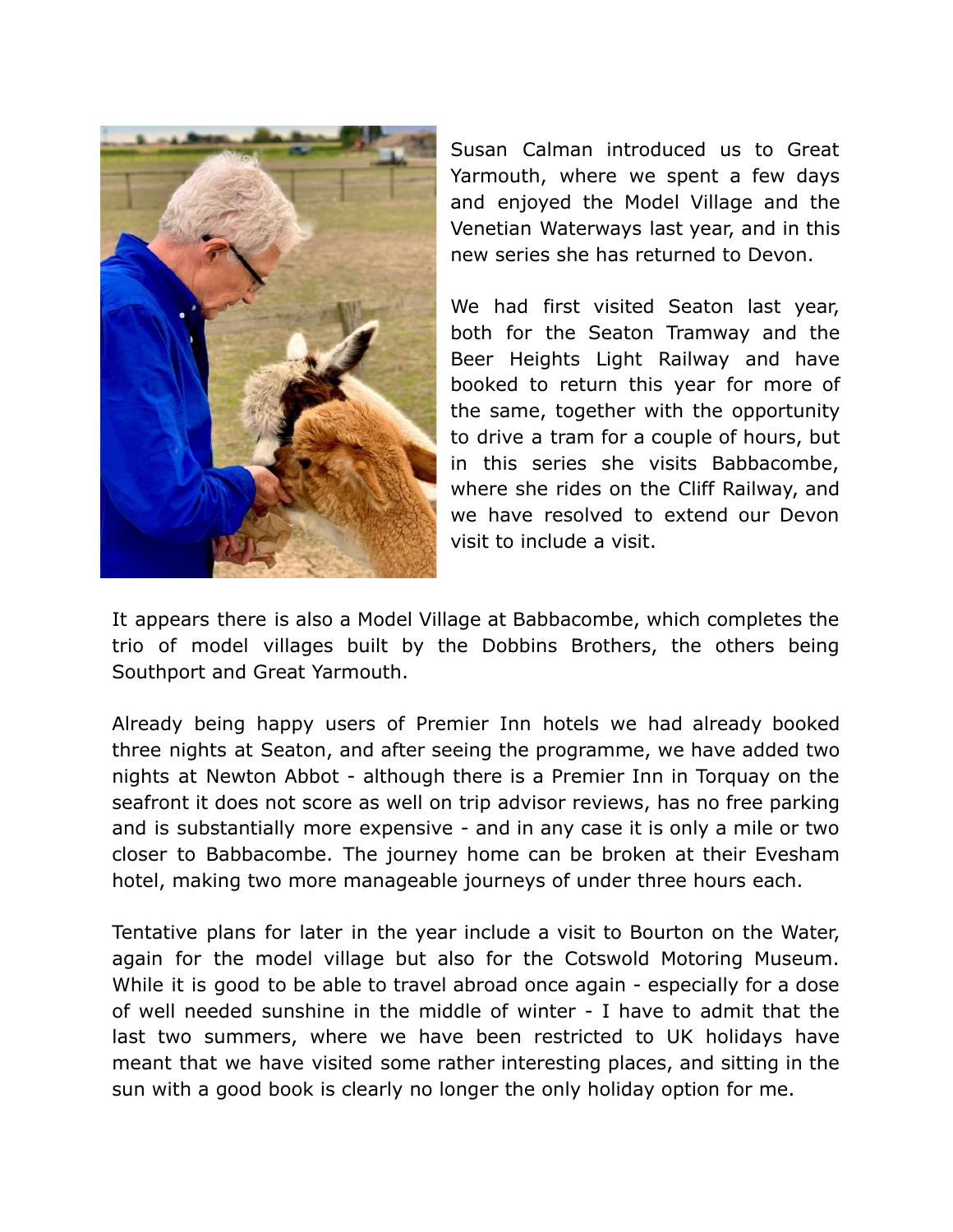#### *Contributions, Please*

Closer to home, my "Article Cupboard" is once again looking decidedly bare, so please consider making a contribution to the next newsletter. Whatever scale you model in - articles about all gauges; Z, N, TT, OO, OO9, O, G, or even the larger "12 inches to the foot" scale are all more than welcome. If you have already contributed, thank you (and - at the risk of sounding like Oliver Twist - can I please have some more) and if you haven't yet contributed, please don't be shy. Just send pictures, text etc to [apc253@gmail.com](mailto:apc253@gmail.com)

#### *Exhibition Video*

Peter Mills has been in touch and has provided a link to a short video (around 8 minutes) from our exhibition in November.

#### <https://youtu.be/Qf6k9C-npMs>

Alternatively, you can go to YouTube (either as an app or in your browser youtube.com) and search for Southport MRS

#### *Zoom Meetings*

Ian Shulver sent this screenshot from our zoom meeting on 4th February. He says that he was pleased to see so many members online.

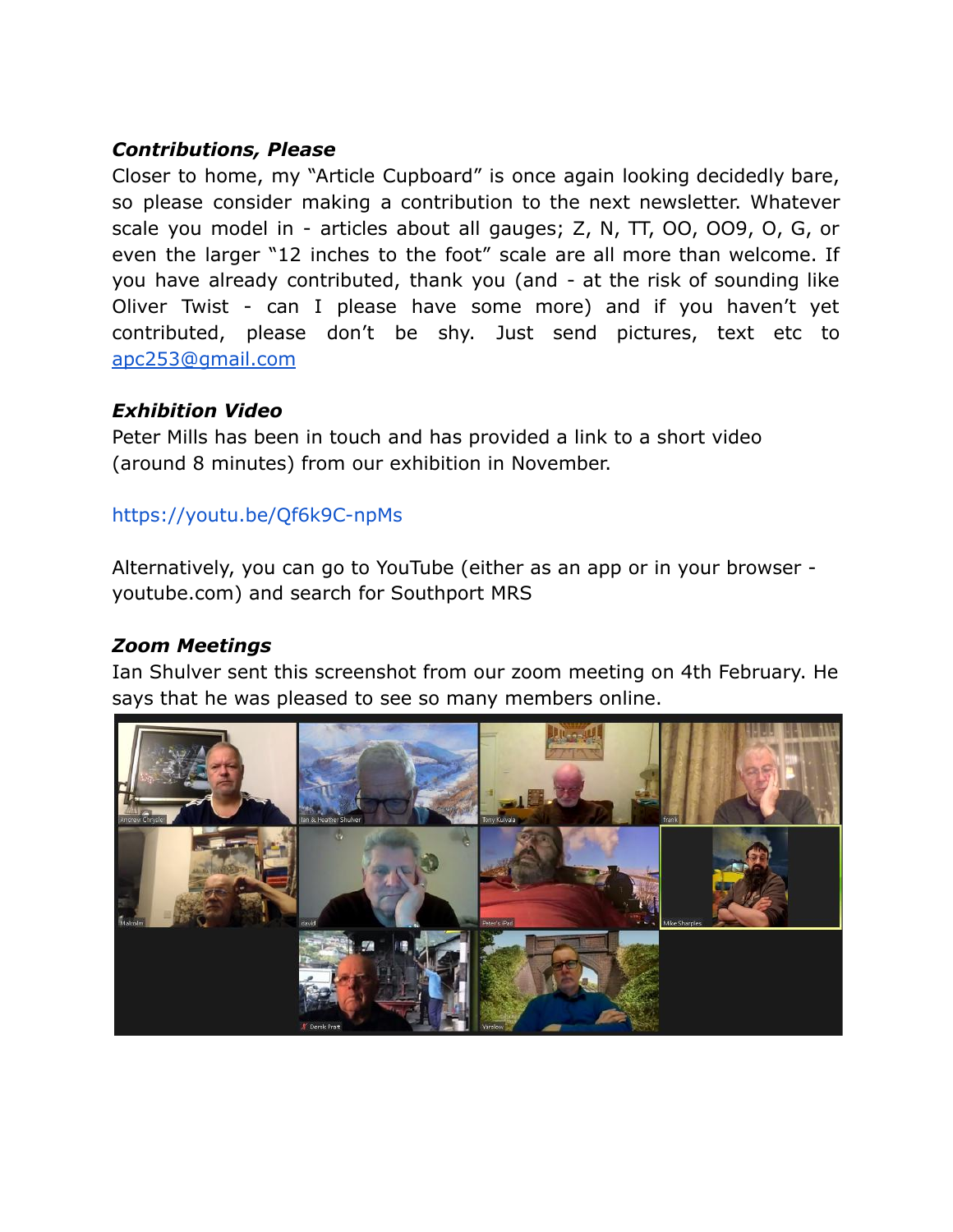I have just settled down to write the Chairman's notes for this newsletter and realise that I am struggling a little to find something to write about.

I understand that a combination of storms Dudley, Eunice and Franklin have caused havoc with the fences between ourselves and our neighbours so I guess one of our tasks over the next weeks will be to repair the damage. However, that will require the efforts of a few able bodies once we can source fence panels, and find a day when it is not too blowy (6ft panels are a bit tricky to handle and slot into the fence posts).

I mentioned last month that we now have one operating 9mm circuit on HS3 and I am pleased to say that the clearances have now been sorted out so that OO9 stock should be able to run on it. Progress with the second circuit is well under way and hopefully should be completed by the time the next newsletter comes out. Although there does not seem to be much progress with scenic work at both ends of HS16.5, work is underway both physical and in the mind. Getting involved with this is a great way to try out your artistic and practical skills, or even learn a bit. The key players in this activity are Colin, Timothy and Graham but, of course, any of you can join in. Ultimately we will be doing the same sort of thing on HS9.

The revamped Fishy Tales (aka Talisker) and now renamed *Talisker a dhà* (or to those without the Gaelic – Talisker 2) is coming along nicely. Those of you who have visited the club recently will have noticed that the OO9 track laying is progressing at speed. Frank is in the process of adding "Slippery Sid" (wire in tube) for point operation. This has not been used on any of the club layouts since the days of Dulverton, some 30 years ago. There are also quite a few "buildings" in place to give a flavour of how the distillery will look like. At some stage Barry will be writing an article to put a bit more flesh on the project. It is hoped that the layout will be able to be presented at our Autumn show, albeit as a work in progress.

Finally, could I please remind those of you who have not yet paid your subscriptions to do so as soon as possible. I draw your attention to the Club's Constitution that states this should be paid by March  $31<sup>st</sup>$ , but please do not leave it until the last minute.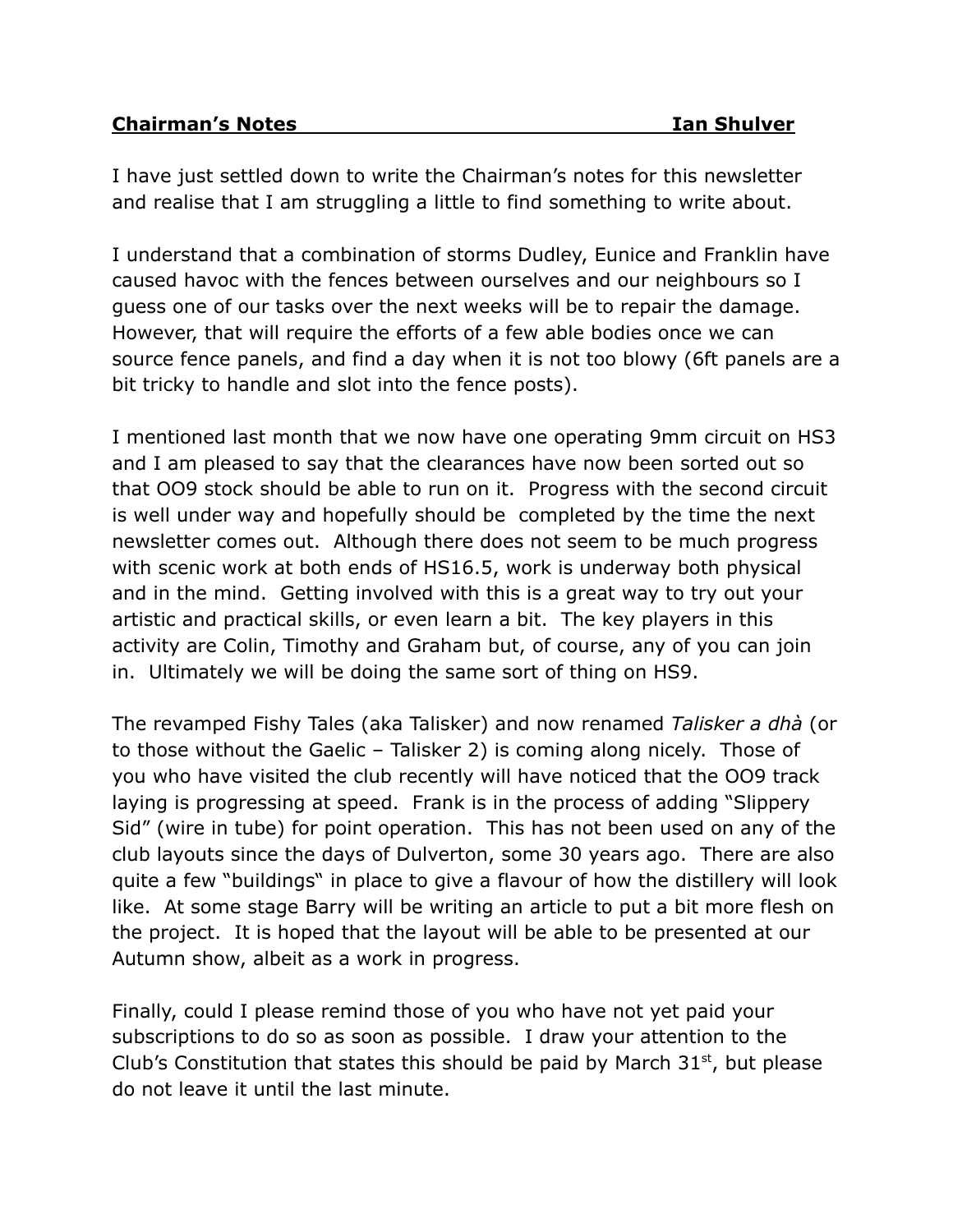### **Where's Andrew?**

Last month, I was in Seattle, home to Starbucks coffee, and the coffee shop from "Frasier" - Cafe Nervosa.

The first photo was on the Link (light rail) which, among other routes, runs from the airport to the city centre. The second photo was on the monorail which runs from the city centre to "Seattle Center" which is near to the iconic Space Needle.



As international cruising has now firmly returned, there is (once again) an international flavour to this month's picture. Taken from the upper deck of a cruise ship, this photograph is of a town with a branch line terminus. But where am I?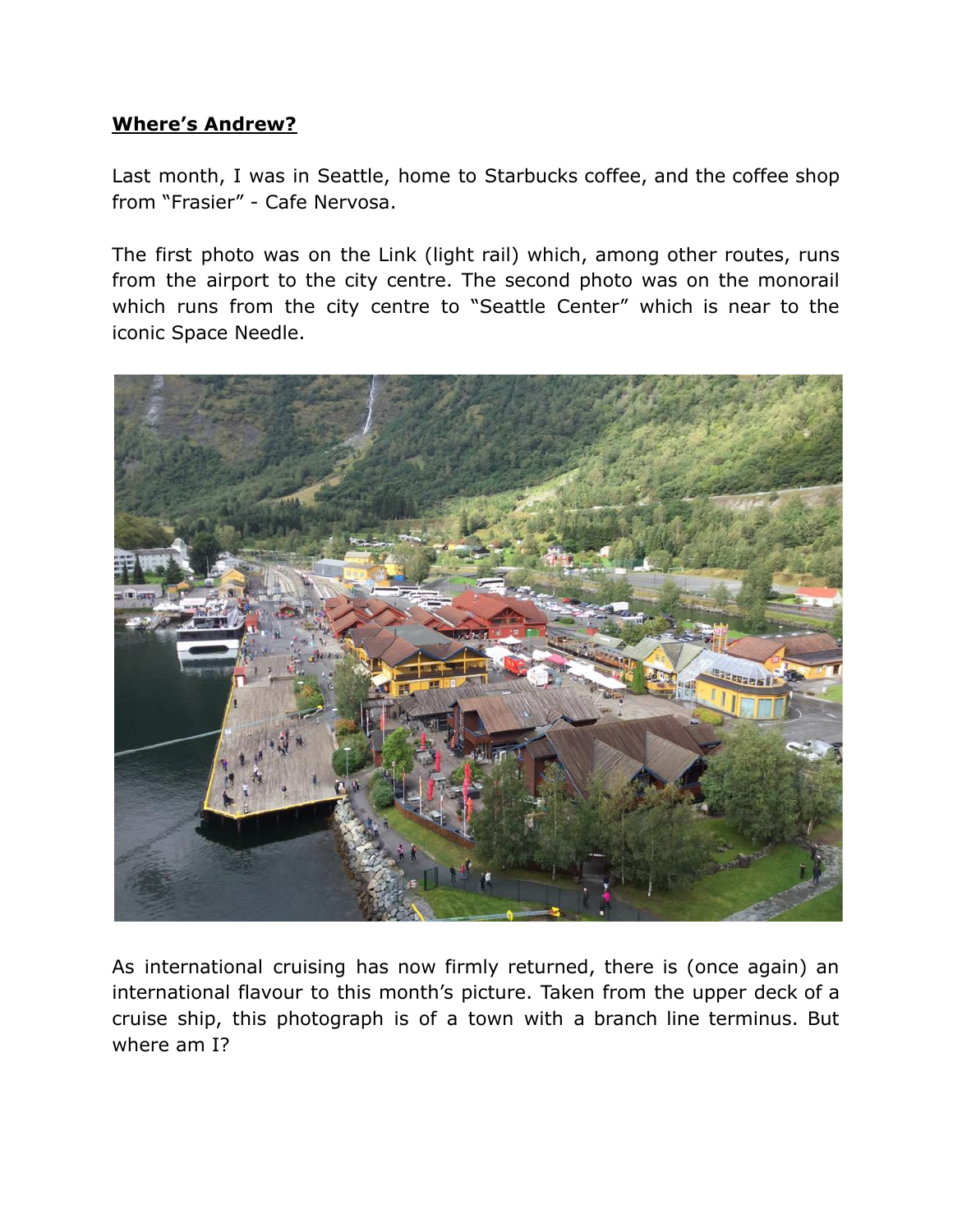At a recent get together, a few of us were debating the options and ideas of the new Talisker layout proposal. I was keen to find an attractive juxtaposition for the standard and narrow gauges, someone suggested split levels and a continuous loop to keep something running whilst other ideas included the ability to change the layout's appearance so that we could run "period" and "heritage" stock in different running sessions.

As modellers, all of these ideas make sense but what do the general public want to see? Mrs M is a veteran of many exhibitions and has been both in admiration and critical of layouts featured. Her two key criteria for success? Movement and scenery. It has to move and the scenery must look good.

What moves is largely irrelevant – it could be British, foreign, Thomas, 1860's or modern day – providing it's moving and moving most of the time, it gets a vote. It doesn't even have to move at an appropriate speed – she admits to not knowing enough to be able to comment on whether that coal train is moving at a scale speed or not! Shunting is OK, but locomotives that crawl around as if to show off their creeping ability and then spend an age between forward and reverse shunts are not a winner. Neither does it matter whether the shunt is carried out correctly, whether the engine passes through the goods shed or why the fish wagon ends up in the cattle dock.

Scenery needs to look as if it's a real place. People are her biggest complaint and in the smaller scales, this is always a problem. The fact that the architecture is drawn from 4 counties is not a reason not to like something and attempts to create a regional flavour by using railway architectural style is simply lost on her lay eye. Neither does poor scenery earn a "save" with gimmicks – ducks moving on the pond, that bloke cycling down the lane or the ubiquitous chimney sweep's brush emerging from the chimney pot.

As a modeller, my view is different. I need to see uniformity in trains and although I do not know enough to comment on which Panniers ran on which parts of the GWR system, I can recognise that a "King" hauling a coal train on a branch is plain wrong. Scenery needs to look as if I could live there. I prefer to see trains in the scenery rather than scenery added around the tracks and "atmosphere" is a key component for me.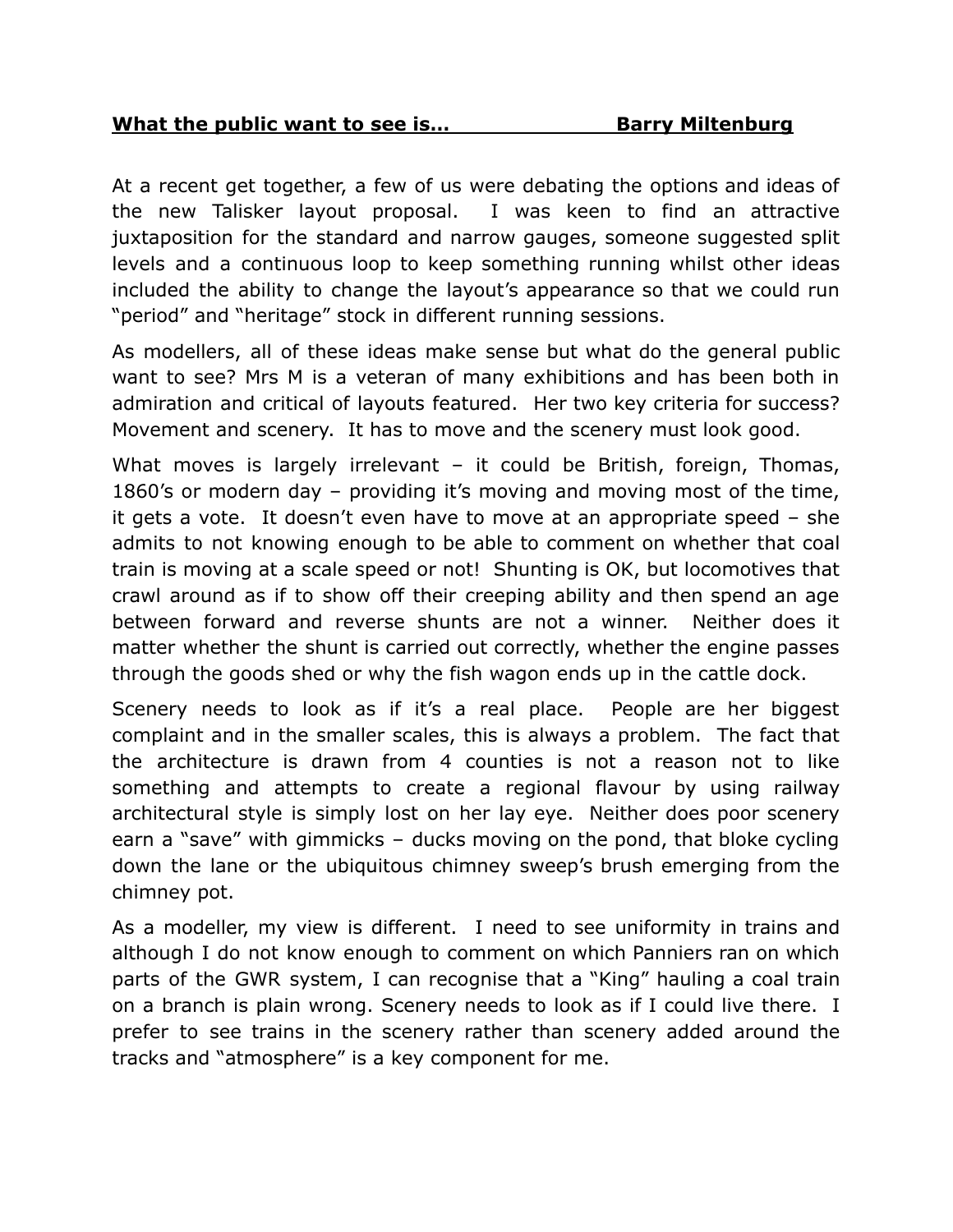So as Talisker Distillery (or Carbost perhaps?) develops, should we be trying to please those punters who will be able to detect that our Standard Class 2 2-6-0 is a WR example rather than a Scottish one, those who might know enough to know that we have just switched from "Period" mode to "Heritage" mode because that Hunslet Austerity tank wouldn't normally run with those Mk I coaches, or those want to see something attractive with plenty of movement? I would suggest that we would be hard pressed to keep all three groups happy at the same time.

In my experience, very few people fall into the first group and those that do are often dismissed as "rivet-counters" for whom we choose not to cater. Those in the second and third groups will cover the vast majority of our viewers (that's me and Mrs M). Before we start laying track and cutting up lumps of polystyrene, if you have a different perspective of this question, please do come and tell us – it might save a lot of wasted energy!!

# *Talisker a Dhà*

Talisker Distillery is very real, opened in 1831 by Hugh McAskill on land leased from the Clan MacLeod near to the town of Carbost on the east coast of the Isle of Skye. Rebuilt in 1887 and extended at the end of the century, it survived a serious fire in the early 1960's and was still producing Whisky when a number of our intrepid travelling club members visited a few years ago. Club members recently raised a toast to the late Jim Ford with a dram of Talisker in the clubrooms.



Photo - Visit Scotland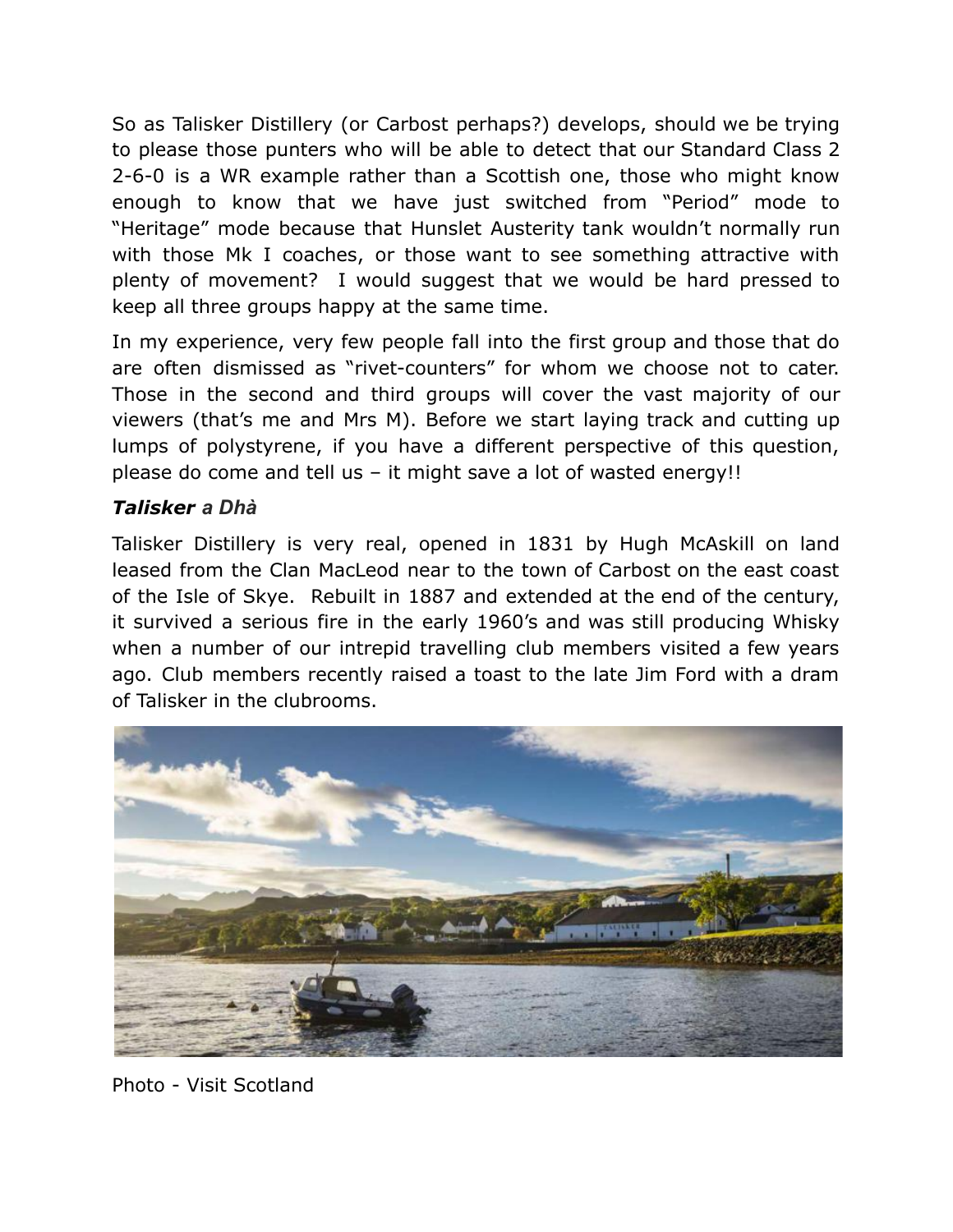What is less known is the decision made by the Company in the 1860's to build a second distillery (Talisker a dhà) near to Spynie Castle on the River Lossie. The Spey valley saw its first distilling licence in 1824 and rapid expansion followed as a result of the favourable conditions of water, peat and transport links. Talisker a dhà was established just to the east of the Spey producers, drawing water from the slow-flowing River Lossie and using the Spynie Canal to move peat, coal and produce.

The canal had been built in 1811 as an attempt to drain the Spynie Loch but that attempt failed and the small canal became a transport link for the area, providing a link between the Loch and Lossiemouth.

In 1865, the distillery was linked to the peat bogs in the south and the wharves at Lossiemouth in the north by the narrow gauge Lossiemouth Canal Railway. Standard gauge railways had become established in the region with the Morayshire Railway in 1852 – their line becoming part of the Great North of Scotland network in 1863, the LNER in 1923 and BR (Scottish) Region in 1948. The distillery sat in the shadow of Spynie Castle and a GNoS branch to that place left the Elgin-Buckie line to the east of Linksfield Junction. From the opening of the GNoS line, grain arrived by this route whilst peat and coal still travelled on the traditional narrow gauge line and the whisky continued to be sent south to the Highland Railway line at Khanbryd.



Photo - Visit Scotland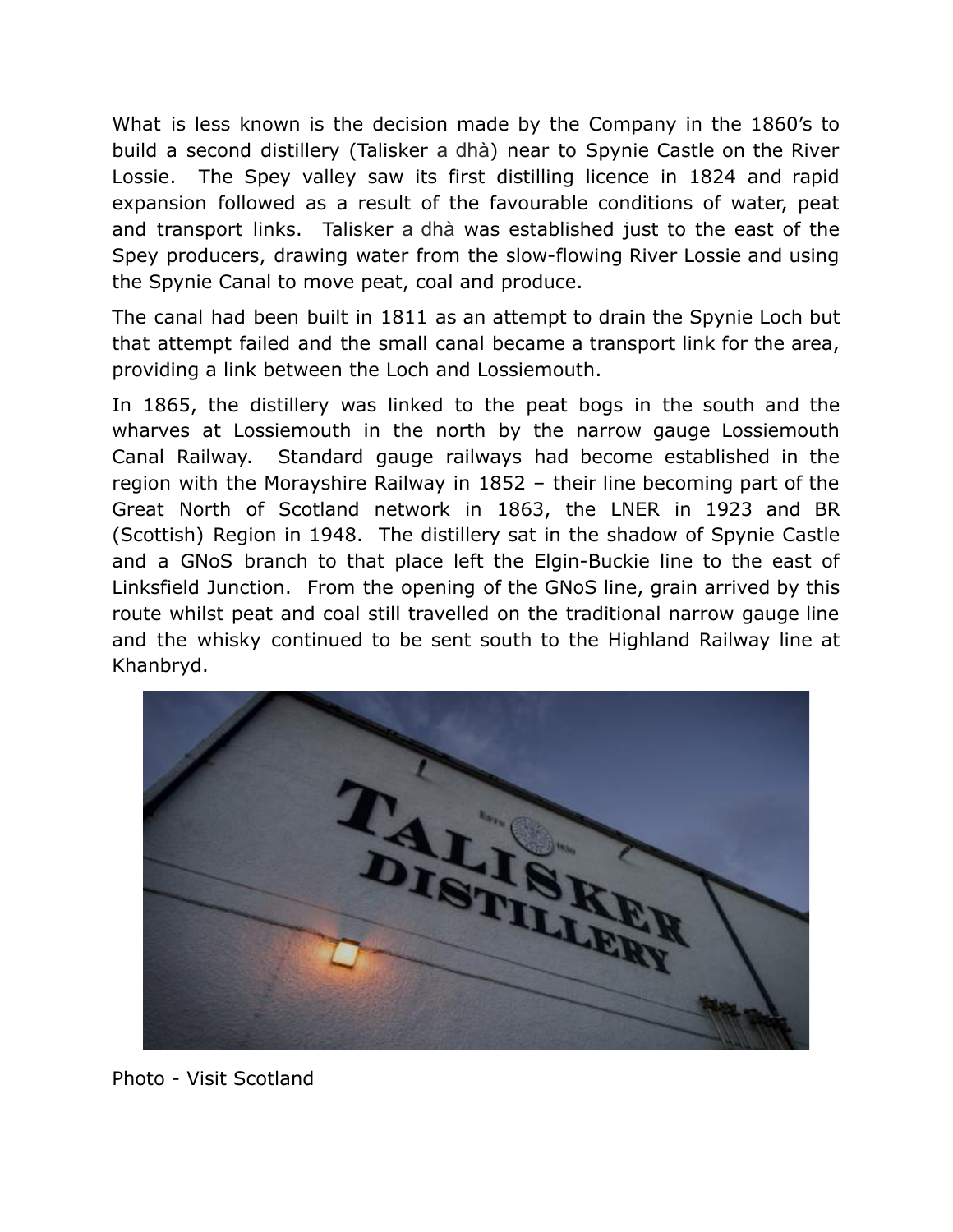The new club layout, featuring both the narrow and standard gauge lines serving the distillery has been born out of the stalled project known as "Fishy Tales" and plans to re-use as many of the Talisker buildings as can be found. The old format of eight boards, forming a large square, has had to be discarded as this no longer fits within the space available. Instead, just two boards will be used to give a space 10ft x 2ft on which the narrow gauge will provide a continuous run and the standard gauge will run to a small terminus on an elevated section. The time period will be set at 1960-ish.

The narrow gauge line carries on, financed by the distillery and a growing interest in tourism. In 1952, the Talyllyn Railway had opened as a tourist line and as the national network started shedding its steam engines, smaller concerns gathered patrons. On the standard gauge, ex-LNER Scottish engines and a few BR Standards handle the light freight traffic whilst DMUs have been introduced for economic reasons on passenger workings.

Spynie Castle continues to be the home of the Laird and his private halt remains in use – in fact, his private coach is still maintained by the narrow gauge railway and lives in its own shed close to the foot of the castle. Technically, on the low level, the layout will feature Peco 009 track, "Slippery Sid" wire-in-tube point control and DC electrics.

On the upper level, Peco Code 75 OO gauge track will be used, SEEP point motors and DC control. The only signal will be a Dapol motorised model. As progress is made and we start getting something running, pictures will appear here.

In the interim, if you are able to bring some skills to the party, or if you are keen to learn about anything we are trying to do, come along and have a chat (biscuits are always welcome)!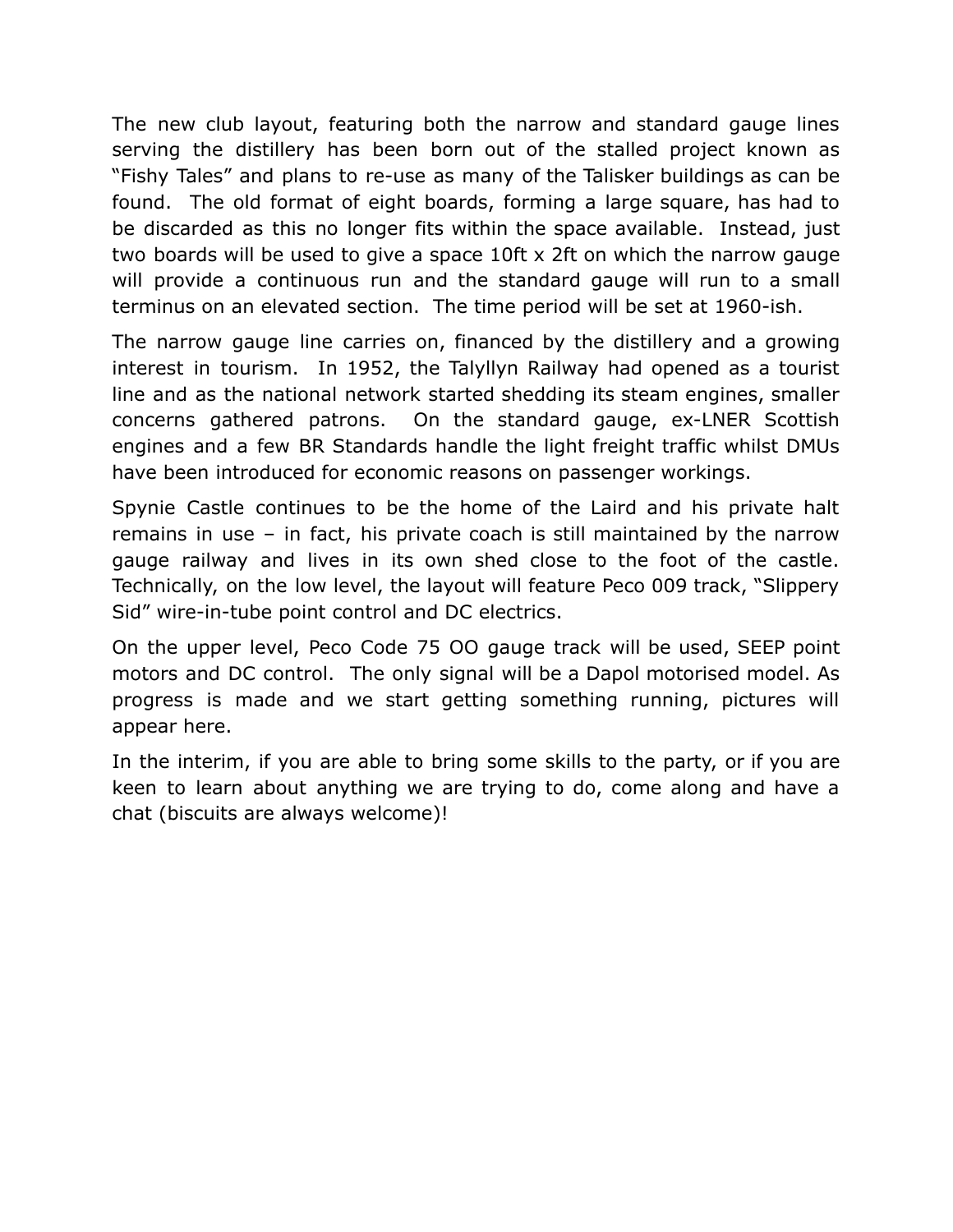# **Were They Cheaper In Bulk? (***or did Scarborough really need five funicular railways?)* **Andrew Chrysler**

Some time ago, the "Where's Andrew" was the Central Tramway in Scarborough, but there were as many as five funicular railways in that coastal resort, and two are still running. The Central Tramway opened to the public on 1st August 1881, when it was powered by steam (uniquely in the British Isles) before being converted to electric power in 1920. It wasn't the first funicular to open in Scarborough, though.

The title of "first" belongs to the Spa Cliff Lift, which opened on 6th July 1875 - and was the first funicular not only in Scarborough but the first in the UK. It is powered by water, pumped firstly by gas engines (which were rapidly replaced by steam pumps in 1879) and subsequently electrified in 1935.



Above - an old photograph of the Spa Cliff Lift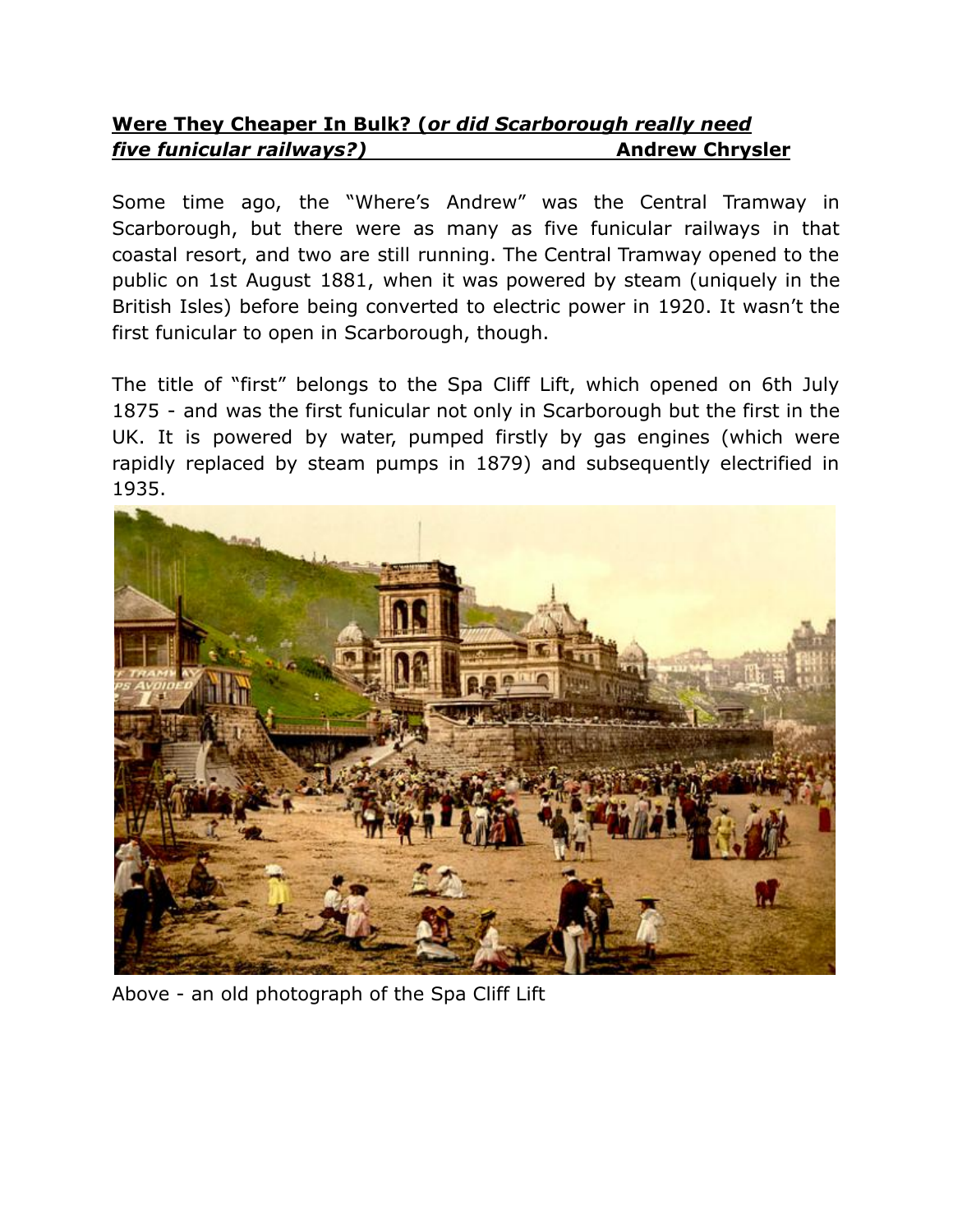Both of the above still operate, while the St. Nicholas Cliff Lift was closed in 2007 due to safety concerns - with an estimated £445,000 being required to bring it up to modern health and safety standards. As it is separated from the Central Tramway by just the length of the Grand Hotel, potential passengers are not seriously inconvenienced. After closure, the two cars were moved to the upper station and, together with the station building, have been converted into the St.Nicholas Cafe. The lower station has been converted to an Ice Cream parlour, "The Seastrand" and the rails are still in existence.



Above - St.Nicholas Cliff Lift

The three above funicular railways are all on the South Bay, while the North Bay, which originally had two, now has none. The Queens Parade Cliff Lift was opened in 1878, and was dogged by bad luck, with one of the cars breaking free and crashing into the lower station on the opening day, and this continued with a series of mechanical breakdowns and landslips, and it closed permanently after just nine years in 1887. The nearby pier shared its luck, being destroyed by a gale in 1905.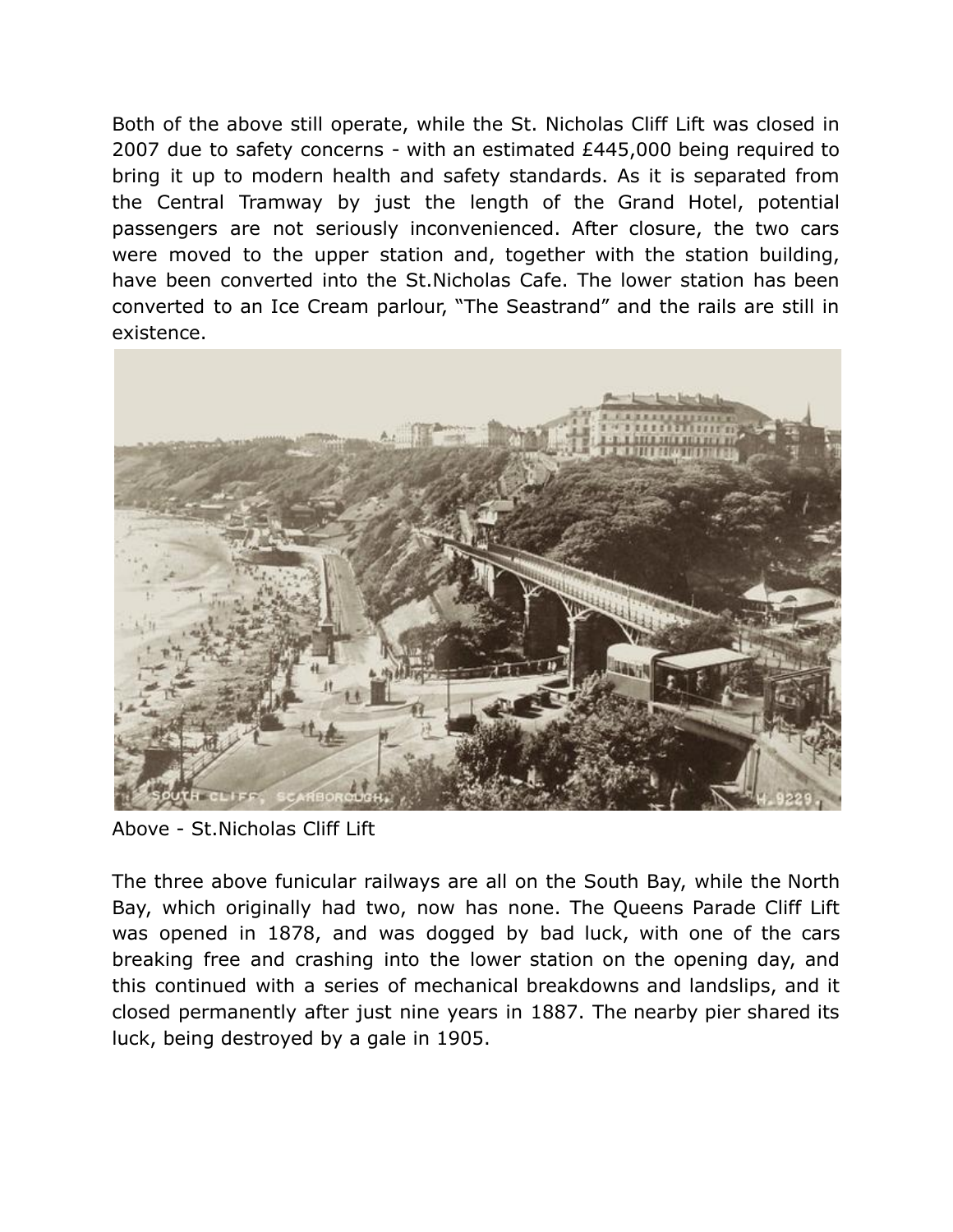Finally, the North Bay Cliff Lift, a relative newcomer, opened in 1930. It remained in operation until 1996, when it was closed rather than carrying out necessary repairs. Over the next two years it was dismantled, with components being donated to Launceston Civic Society, and currently in storage at the Launceston Steam Railway in Cornwall.



Above - North Bay Cliff Lift